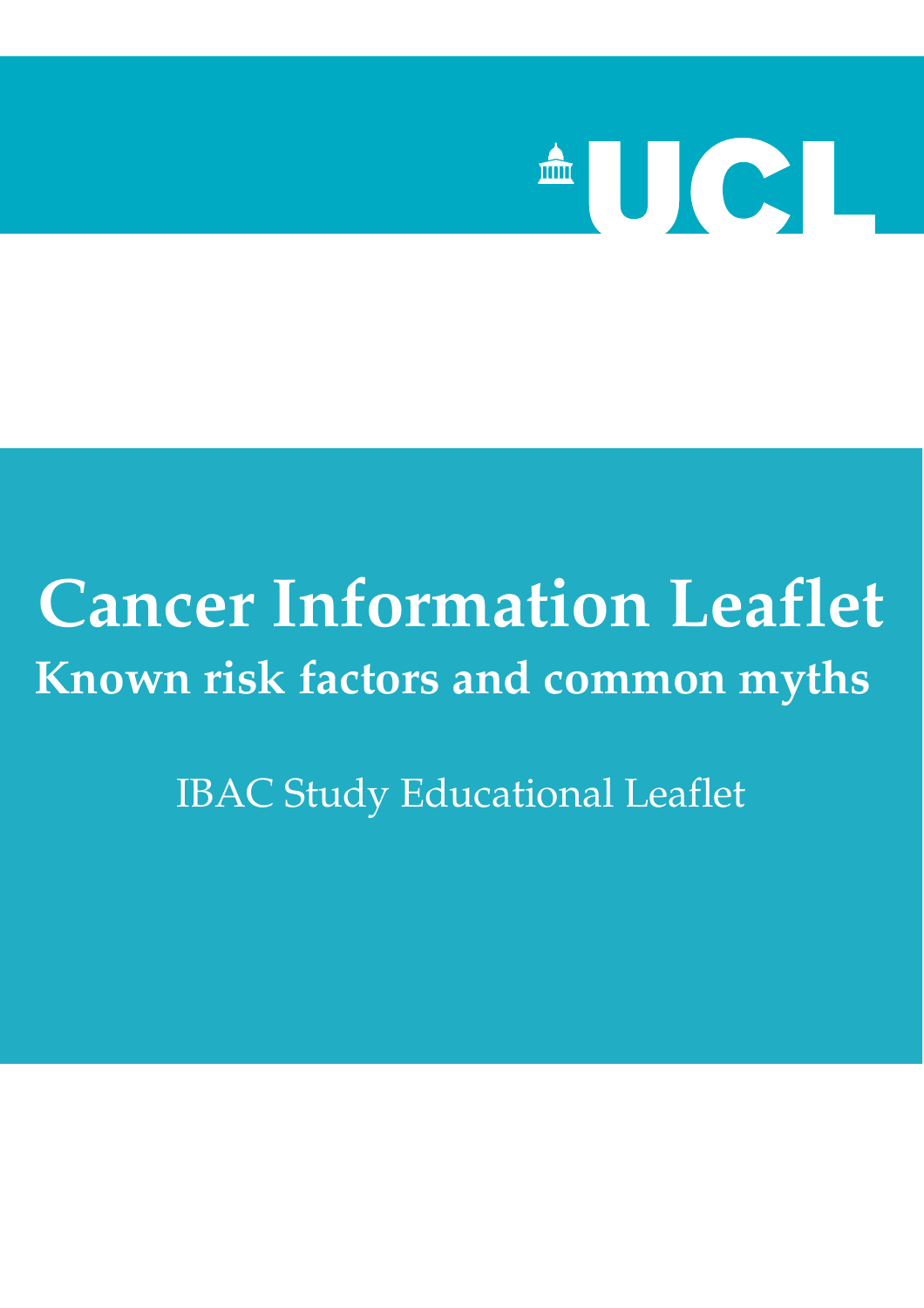### **What is cancer?**

Cancer is the name given to a collection of diseases where the cells of the body divide abnormally. These cells can become invasive, and grow out of control, spreading into surrounding tissue. Many cancers grow to form solid masses of tissue, known as tumours.

Cancer can start almost anywhere in the human body, and there are more than 100 different types of cancer.

### **What causes cancer?**

Changes to genes, called mutations, play a key role in the development of cancer. Some of the gene changes that lead to cancer may be inherited. However, most happen after birth.

 It is hard to determine exactly how a person develops cancer. Nevertheless, research has shown that certain risk factors may increase the likelihood of an individual developing certain types of cancer. These include lifestyle behaviours such as smoking and heavy alcohol consumption, and unprotected exposure to sunlight. Other risk factors include family history and age.

# **Myths and misconceptions about cancer**

In recent years, information regarding cancer prevention and treatment has improved. However, there is still a great deal of misleading and inaccurate information spread around. Becoming more aware of known risk factors and exposing false cancer myths can help individuals make more informed decisions regarding their health.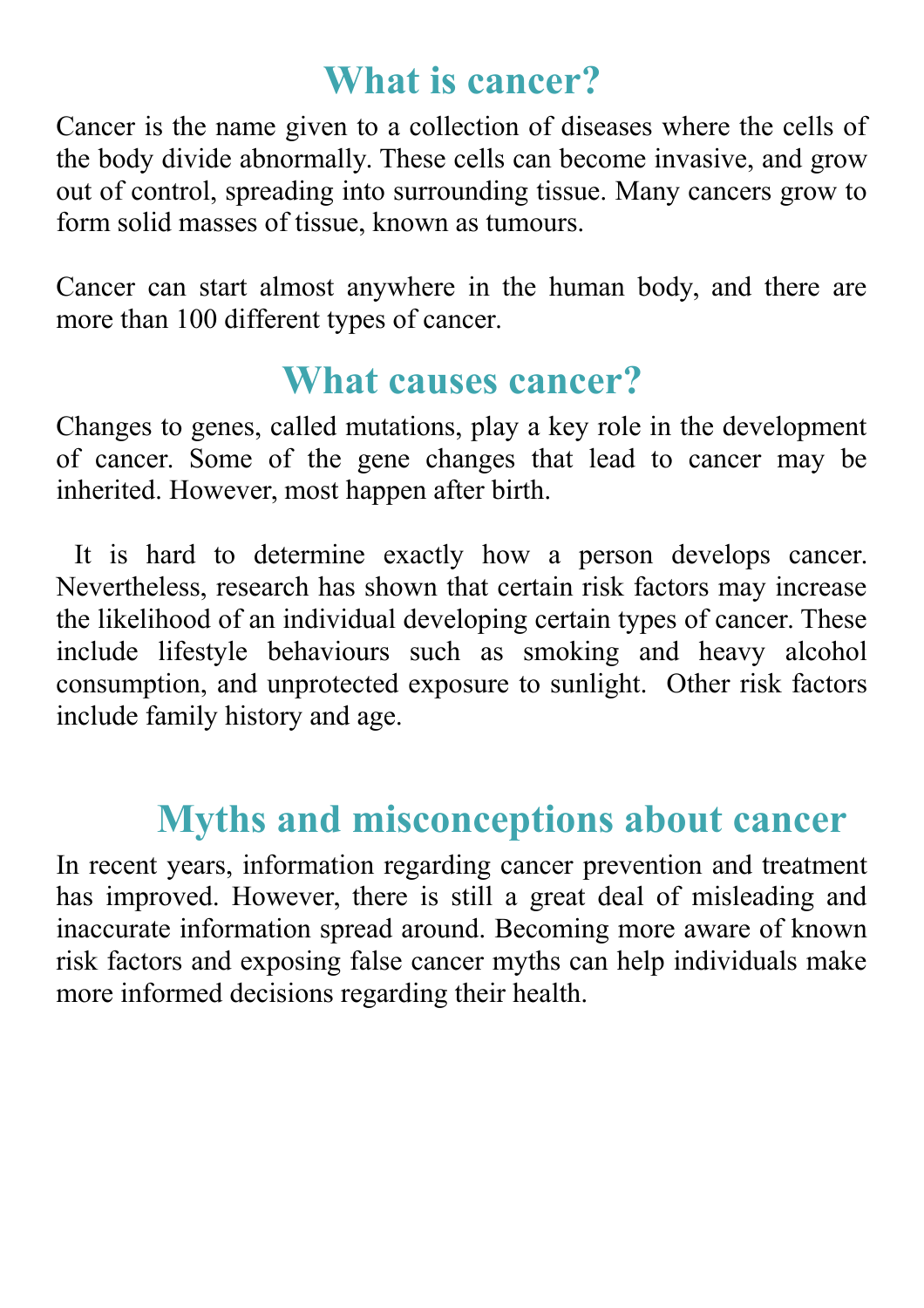## **Cancer prevention- myths and facts**

The list below describes some of the known risk factors for cancer, and highlights some common misconceptions and questions regarding these risk factors.

#### **A.Smoking**

People who use tobacco products or are regularly around environmental smoke (otherwise known as second-hand smoke) have an increased risk of developing cancer. This is because tobacco products have many chemicals inside them that directly damage DNA.

**QUESTION:** *Is there use in quitting if a person has been smoking for a long time?*

Yes. The damage done by smoking is cumulative, meaning that the longer an individual smokes, the higher their risk of developing cancer. However, quitting at any age brings immediate benefits. Ten years after quitting, former smokers cut their risk of developing lung cancer by up to 50%.

#### **B. Sunlight**

The sun, tanning booths, and sun beds all give off ultraviolet (UV) radiation. Exposure to these UV rays can cause skin damage and increase the risk of getting skin cancer.

**QUESTION:** *Are people with naturally olive or dark skin at risk of getting skin cancer?*

**Yes**. Although people with lighter skin have an increased risk of getting skin cancer, anyone can burn if the sun is strong enough. The darker an individual's skin, the more melanin pigment they have, which protects the skin from UV rays, reducing their cancer risk. However, this does not mean that people with darker skin cannot get skin cancer. Often, people with darker skin will develop skin cancer on parts of their body that aren't usually exposed to the sun, such as on their palms or on the soles of their feet.